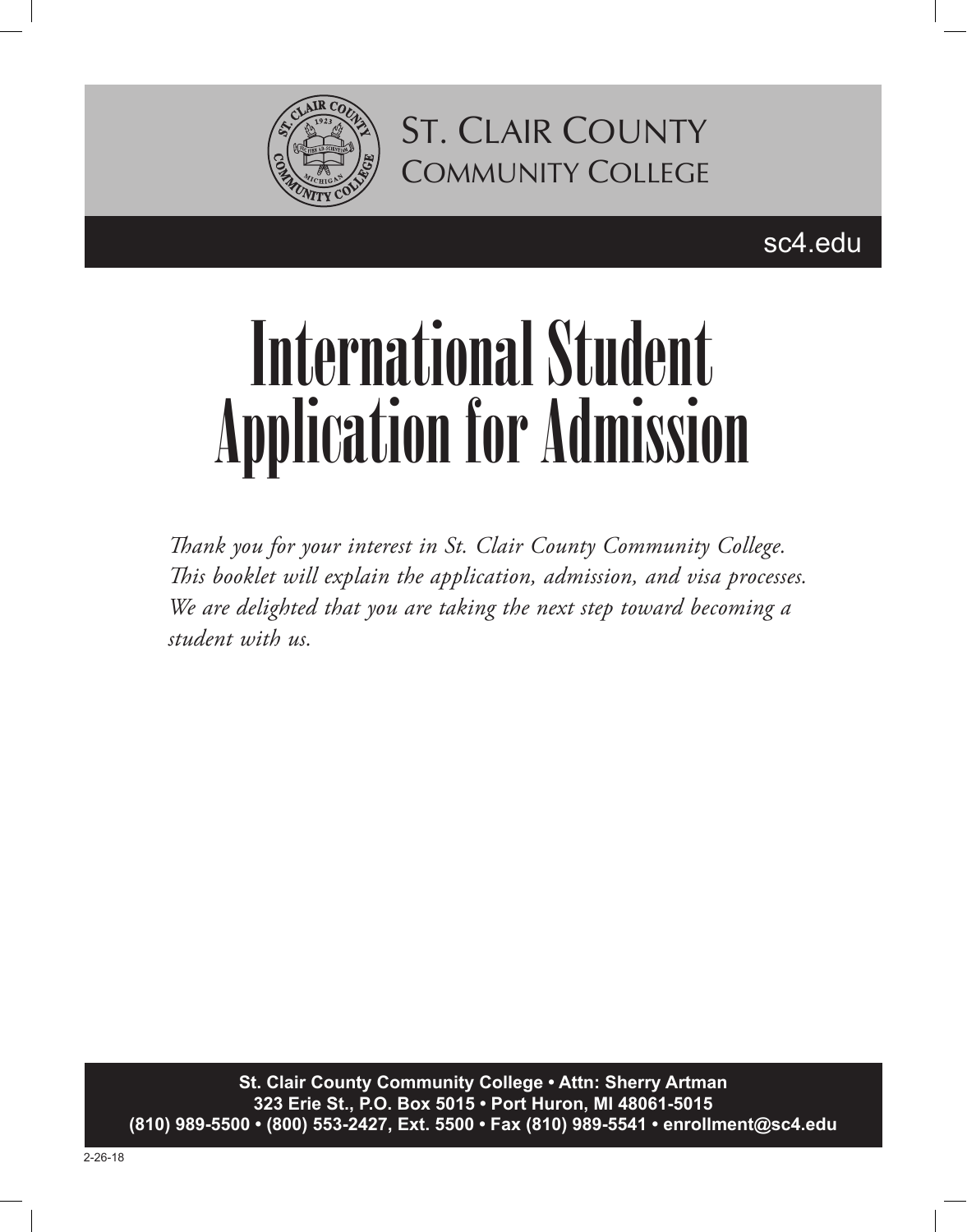## About St. Clair County Community College **sc4.edu**

#### **History**

#### **St. Clair County Community College**

**(SC4)** was founded as Port Huron Junior College in 1923. Voters in 1967 approved transforming the junior college into St. Clair County Community College.

The college first received its accreditation from the North Central Association in 1931. SC4 is accredited by the Higher Learning Commission and is a member of the North Central Association of Colleges and Schools.

The college is located along the banks of the Black River in downtown Port Huron, near the southern tip of Lake Huron and just across the St. Clair River from Ontario, Canada. SC4 serves as the primary center of higher education for the Blue Water Area. We work to fulfill the diverse needs of our educational communities by providing a broad range of educational, cultural, and social learning opportunities. We offer a comprehensive future-focused curriculum and prepare students for the changing global economy.

#### **Who is an International Student?**

You are an international student if you have, or will be applying for, a temporary U.S. visa (most commonly the F-1 and J-1 visas). SC4 is approved to issue F-1 student visas.

#### **Who is NOT an International Student?**

You are not an international student if you are a U.S. citizen, permanent resident, asylee, refugee, or have submitted the Form I-485 to the Department of Homeland Security in application for permanent residency status and have received a receipt for the form. If any of these statuses apply to you, please complete our admission application at www.sc4.edu/apply

#### **Major airports in area:**

Detroit Metro Airport (DTW) *www.metroairport.com* Flint National Airport (FNT) *www.bishopairport.org*

#### **Mission**

SC4's mission is to maximize student success.

#### **Vision**

SC4's vision is to create an academic and cultural environment that empowers students to succeed.



## **Application deadlines**

Fall Semester June 1 Winter Semester October 1 Summer Semester March 1\*

Adherence to these deadlines ensures SC4 adequate time to review application documents and provides students and authorities ample time to carry out the visa process.

\*Only Canadian commuter students are allowed to begin studies in summer semester.

## **Time schedule**

| Document translation              | Approx. 3 weeks |
|-----------------------------------|-----------------|
| Mail from you to U.S.             | 1-2 weeks       |
| <b>SC4 Application Processing</b> | Approx. 2 weeks |
| Mail from U.S. to you             | 1-2 weeks       |
| Obtain visa                       | Varies          |
| Make travel arrangements          | Varies          |
| <b>Transcript evaluation</b>      | Approx. 3 weeks |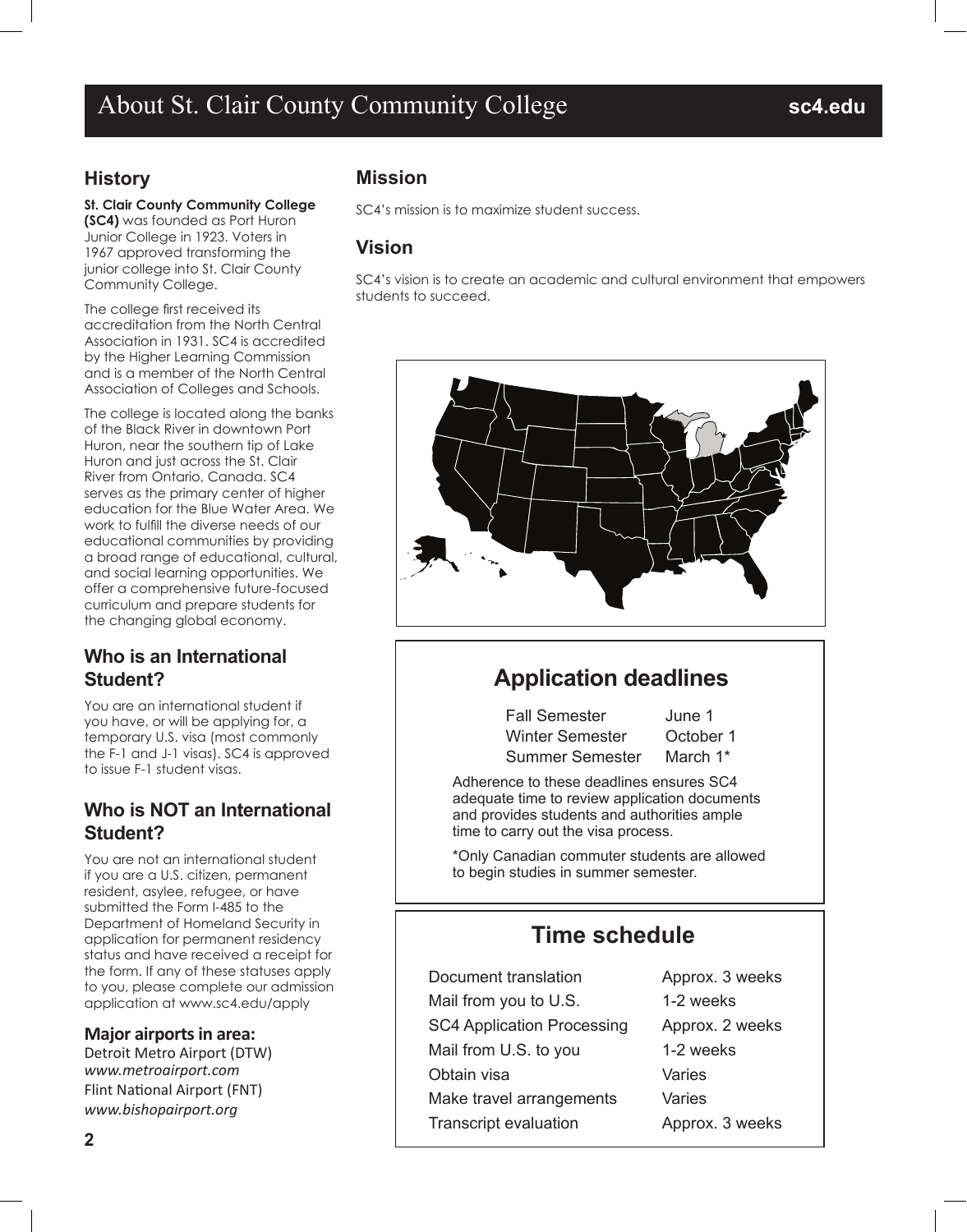## Admission information

### **Documents required**

All documents must be submitted in English. If translations are necessary, then the translator must be a notary.

- 1. St. Clair County Community College International Student Application for Admission
- 2. Official Academic Transcripts: high school or secondary school and college/university transcripts (if applicable)
- 3. Personal Identification Document: passport (must be valid for at least 6 months past the end date of your SC4 academic program)
- 4. Official Financial Statement/Bank Statement
- 5. Financial Resources Form
- 6. Proof of U.S. Health Insurance (Required prior to entering the United States)
- 7. F-1 Status Contract Form
- 8. Personal Statement (maximum of 2 handwritten pages)
- 9. Proof of English Ability, if applicable (SC4 accepts TOEFL and ELS scores)
- 10. Transfer Eligibility Form if you are transferring from another U.S. college/university

#### **Application**

To apply, you must complete and submit

a St. Clair County Community College International Student Application for Admission. You may not apply online. There is no application fee.

#### **Academic transcript High/secondary school**

You must provide an official transcript in

English showing proof of graduation from

a secondary school.

You can still apply if you are completing your last year of High School or Secondary School. Submit your transcripts of all the classes you have completed, and a letter from the

#### **College/university**

Additionally, if you have attended a college or university, transcripts from that school must be provided. If you want the college/university transcript evaluated for possible transfer credit, the transcript must be evaluated by an organization member of the National Association of Credential Evaluation Services (NACES). Please contact one of the following member organizations to obtain a transcript evaluation report.

#### **World Education Services, Inc.**

Phone: 212-966-6311 EMAIL: http://www.wes.org/contactus/ Website: www.wes.org

#### **Educational Credential Evaluators Inc.**

Phone: 414-289-3400 Website: www.ece.org

#### **Personal identification**

You must supply a copy of a current passport for validation purposes. The passport must be valid for at least six months beyond the end of your SC4 academic program.

#### **Financial statement**

You must provide information regarding sources of financial support. This

information is required for all students planning to enter the United States. It is required by St. Clair County Community College in compliance with regulations set forth by the U.S. Bureau of Citizenship and Immigration Services. The U.S.

consulate officials require evidence of financial support before a visa is granted. It is recommended that you make and maintain copies of all documents submitted to the college. Documents submitted to the college become part of your student record and cannot be returned. Students may not include expected income from employment during the academic year or summer months as proof of resources.

#### **Financial resources form**

Please complete and attach the

financial resources form with your application. Any sponsor also must sign this form or submit a formal notarized letter of sponsorship.

#### **Visa type**

**Student Visa (F-1)**

St. Clair County Community College offers programs that meet the requirements of the F-1 student visa. In order to obtain and maintain student visas, students need to comply on the following:

- Declare a program of study and make satisfactory progress toward it every semester. A minimum of 12 credit hours each semester is required by federal regulations.
- Keep school advised of current U.S. and foreign addresses.
- Submit financial resources forms and required documents.
- Comply with all regulations stated in the F-1 Status Contract Form.

Note: After a student's admission is approved, St. Clair County Community College will mail the Form I-20 via FedEx. If you wish to have your Form I-20 sent in a different manner, you will need to arrange this through a U.S. contact or courier.

**Important**: All students must present their Form I-20 to the U.S embassy or consulate when interviewing for a student visa.

For more information, please visit this U.S. Department of Homeland Security website: https://studyinthestates.dhs.gov.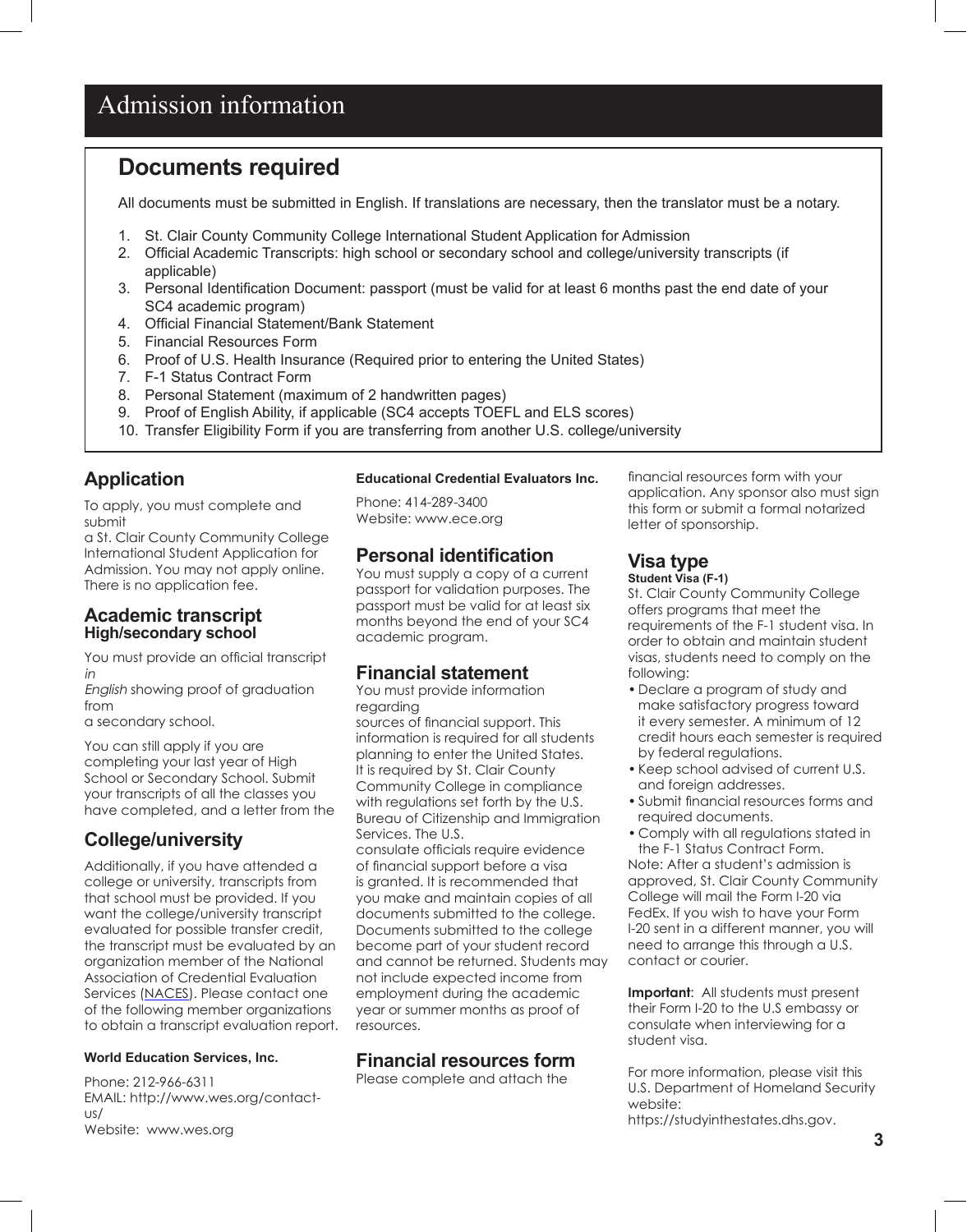## Admission information

#### **Health insurance**

You must pay for your own health care in the United States. St. Clair County Community College does not have a student infirmary or medical center. New international students are required to show proof that they have health insurance, which includes repatriation coverage, for the cost of any medical bills incurred while in the U.S. Those students who are uninsured are required to buy comprehensive U.S. medical health insurance policies before arriving to cover their stay in the United States.

#### **Housing**

St. Clair County Community College offers student housing. Visit www. sc4.edu/campus-life/housing/ for information. Students are not required to live in on-campus housing, but should have housing arrangements prior to arrival.

#### **Final enrollment steps**

Before registering for classes, new students must complete:

- 1. Placement Test (Reading, Writing and Math)
- 2. Academic Advising: This appointment clarifies a student's academic path and assists in first semester course scheduling.

If the assessments indicate that developmental courses are needed, students must enroll in courses selected for them by an academic advisor.

#### **Tuition payment**

Tuition for classes must be paid at the time of registration.

Anyone (with the exception of certain Canadian residents) who is in the U.S. as an F-1 international student will pay the international student tuition rate for the duration of their schooling at SC4.

Students should plan to have tuition funding available when registering. St. Clair County Community College does not hold classes for students while waiting for funds to arrive from abroad.

Any checks issued to the college (in U.S. funds) that do not clear the college's bank deposit will require an immediate cash or money order payment. Failure to pay will result in the student being dropped from his or her

#### classes.

Tuition is calculated by contact hour; see the college catalog for course information.

All outstanding student financial obligations must be paid prior to class registration for the next semester.

#### **F-1 contract form**

Read carefully, sign, and send with your application.

#### **Personal statement**

In English, write a brief (1 to 2 page) introduction of yourself. Summarize your educational and professional goals, your plans for the future, and how SC4 can help you meet these goals.

#### **English ability**

The applicant must provide proof of English

ability by submitting official scores from the Test of English as a Foreign Language (TOEFL) or a minimum qualifying proficiency score from an ELS language center. The minimum score required on the Internet-based TOEFL exam is 68; the minimum ELS proficiency level required is 109. The SC4 code for TOEFL is 1628. Exceptions are made if the student's home country's official language is English.

Non-U.S. citizens are also exempt from the

TOEFL requirement if they have completed

one full academic year at a college or university in the United States as a full-time student or earned an accredited associate's, bachelor's, master's, or doctorate degree from a college or university in the United States. Applicants from Puerto Rico must meet the TOEFL requirement. For more information about TOEFL, please visit Education Testing Service's (ETS) website: www.ets.org/toefl.

#### **Transfer students**

In addition to the aforementioned required documents, you also will be required to have your current institution's designated school official (DSO) complete the transfer eligibility form.

Questions? Please visit our website www.sc4.edu/, call SC4's Enrollment Services Office at (810) 989-5500, or email enrollment@sc4.edu.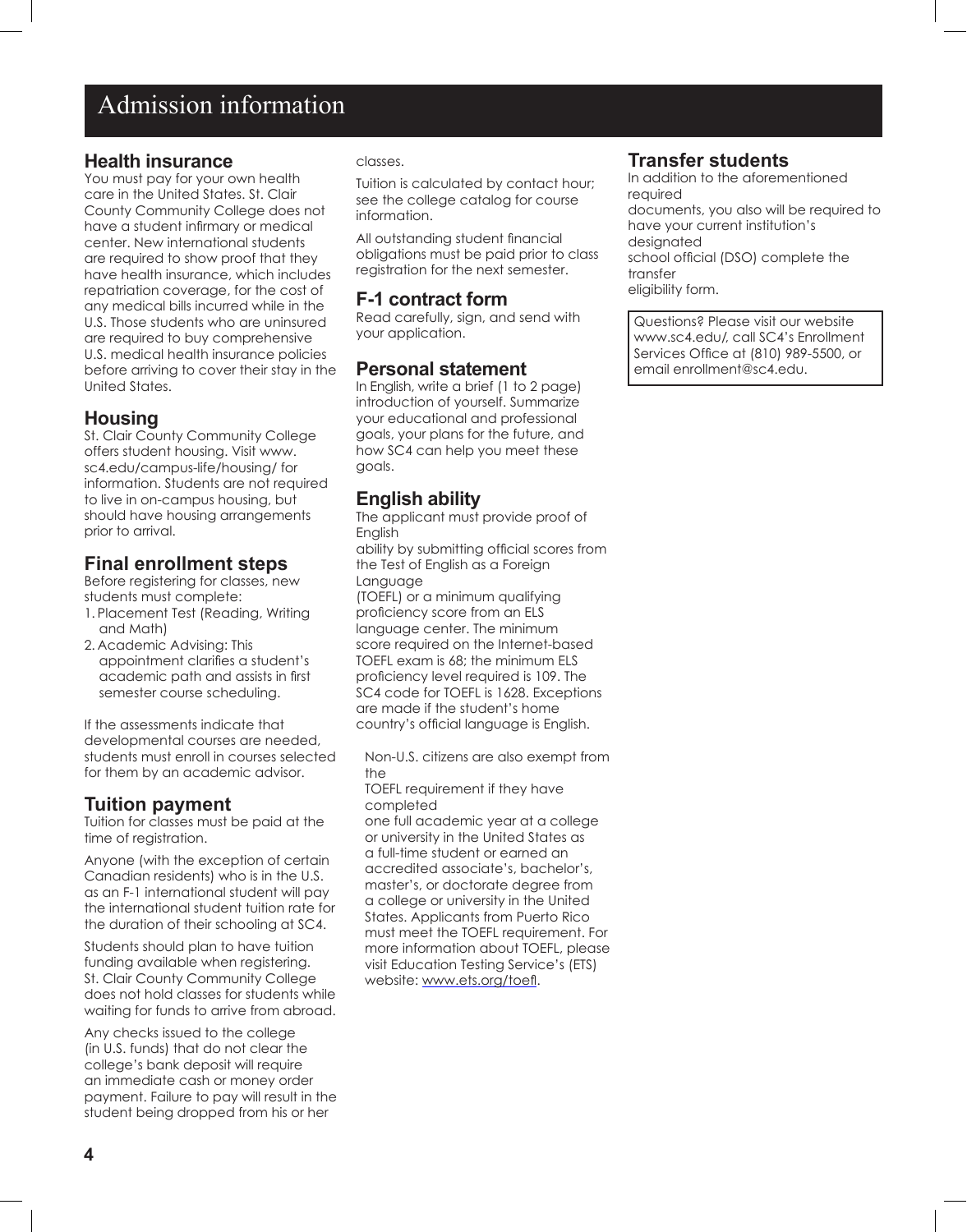

# **International Student Application for Admission**

**BIOGRAPHICAL / DEMOGRAPHIC DATA – PLEASE PRINT CLEARLY**

| (Family name)                                                                                                                                                                                                                    | (Given name)                                                                    | (Middle initial)                                                                  |
|----------------------------------------------------------------------------------------------------------------------------------------------------------------------------------------------------------------------------------|---------------------------------------------------------------------------------|-----------------------------------------------------------------------------------|
|                                                                                                                                                                                                                                  | $\square$ Female<br>Gender<br>$\Box$ Male                                       |                                                                                   |
|                                                                                                                                                                                                                                  |                                                                                 |                                                                                   |
| Date of birth (MM/DD/YYYY) $\frac{1}{(Month/Da)/(Year)}$                                                                                                                                                                         | Is English your primary language? □ Yes<br>If no, what is your native language? | $\Box$ No                                                                         |
|                                                                                                                                                                                                                                  |                                                                                 |                                                                                   |
| Maiden/previous name that the control of the control of the control of Email address that the control of the control of the control of the control of the control of the control of the control of the control of the control    |                                                                                 |                                                                                   |
| Immigration status: If currently in the United States, indicate your non-immigrant status (i.e. J-1, B-2, etc.)<br>***Attach copies of your current immigration document (Form I-20, Form DS-2019, etc.) and passport            |                                                                                 |                                                                                   |
| Predominant ethnic background (Optional - This information is not used in the admission process. It is used for reporting purposes only).                                                                                        |                                                                                 |                                                                                   |
| □ Hispanic/Latino<br>$\Box$ Asian<br>□ American/Alaska Native<br>□ Black/African American                                                                                                                                        | □ Hawaiian/Pacific Islander<br>$\Box$ White                                     | Race/Ethnicity Unknown<br>□ Non-resident Alien                                    |
|                                                                                                                                                                                                                                  |                                                                                 |                                                                                   |
| <b>ADDRESS</b>                                                                                                                                                                                                                   |                                                                                 |                                                                                   |
|                                                                                                                                                                                                                                  |                                                                                 |                                                                                   |
|                                                                                                                                                                                                                                  | (Street)                                                                        |                                                                                   |
| (City)                                                                                                                                                                                                                           | (Postal Code)<br>(State/Province)                                               | (Country)                                                                         |
| Michigan address (if available)____<br>(Street)                                                                                                                                                                                  | (City)                                                                          | (ZIP)                                                                             |
|                                                                                                                                                                                                                                  |                                                                                 |                                                                                   |
|                                                                                                                                                                                                                                  |                                                                                 |                                                                                   |
| <b>APPLICATION PROGRAM DATA</b>                                                                                                                                                                                                  |                                                                                 |                                                                                   |
| <b>Starting semester:</b> $\Box$ Fall 20 (begins in August) $\Box$ Winter 20 (begins in January)                                                                                                                                 |                                                                                 | <b>Summer 20</b> (begins in May and available only to Canadian commuter students) |
|                                                                                                                                                                                                                                  |                                                                                 |                                                                                   |
| What is your intended program of study?<br>(See next page for five-letter - SC4 Program Code)                                                                                                                                    |                                                                                 |                                                                                   |
| . International students are not permitted to select an "undecided" program designation.                                                                                                                                         |                                                                                 |                                                                                   |
|                                                                                                                                                                                                                                  |                                                                                 |                                                                                   |
| <b>DEPENDENTS (IF APPLICABLE)</b>                                                                                                                                                                                                |                                                                                 |                                                                                   |
|                                                                                                                                                                                                                                  | <u>Name ____________________________</u>                                        |                                                                                   |
|                                                                                                                                                                                                                                  |                                                                                 | Date of birth 1 / Country of birth                                                |
|                                                                                                                                                                                                                                  |                                                                                 |                                                                                   |
|                                                                                                                                                                                                                                  |                                                                                 |                                                                                   |
| <b>DEPENDENTS (IF APPLICABLE)</b>                                                                                                                                                                                                |                                                                                 |                                                                                   |
|                                                                                                                                                                                                                                  |                                                                                 |                                                                                   |
| College/university name (if applicable): Manual According to the College/university name (if applicable):                                                                                                                        |                                                                                 |                                                                                   |
| <b>English proficiency</b> (if applicable): TOEFL/ELS test score Test center name                                                                                                                                                |                                                                                 | Date taken:                                                                       |
| <b>CERTIFYING STATEMENT</b>                                                                                                                                                                                                      |                                                                                 |                                                                                   |
| I certify that all answers I have given are complete and accurate. I understand that the official policies and procedures of SC4 are published in the<br>college catalog (www.sc4.edu/catalog) and on the website (www.sc4.edu). |                                                                                 |                                                                                   |
| Applicant's signature:                                                                                                                                                                                                           | Date:                                                                           |                                                                                   |

Visit www.sc4.edu/about/consumer-information/ for information relating to higher education federal regulations, as well as college policies and statistics.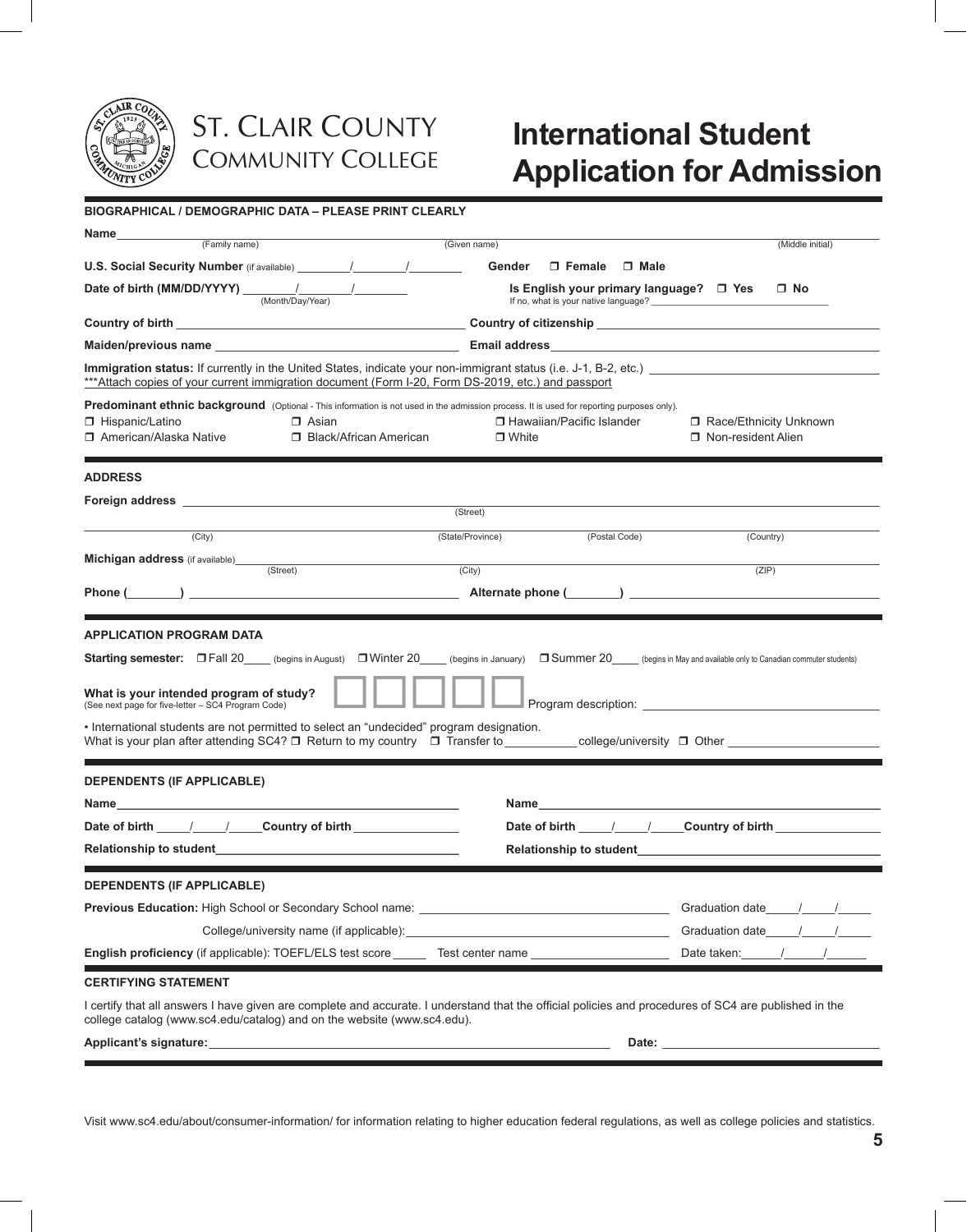#### **Programs of Study** (five-letter SC4 Program Codes)

Select a program code that closely matches your intended field of study.

**Associate degrees** = Two-year programs designed to prepare students for employment. **Transfer programs** = Two-year programs designed for transfer to a four-year college/university.

#### Associate degree programs

Accounting (AAS Degree) [AASAC] Business, General (AAS Degree) [AASGB] Computer Info. Systems (AAS Degree) [AASIS] Computer Info. Systems – Networking Infrastructure (AAS Degree) [AASNI] Computer Info. Systems – Programming (AAS Degree) [AASPR] Computer Info. Systems – Software Development (AAS Degree) [AASDV] Criminal Justice – Generalist (AAS Degree) [AASCG] Engineering Tech. – Electronics (AAS Degree) [AASER] Engineering Tech. – Engineering Graphics/CAD (AAS Degree) [AASEG] Engineering Tech. – Mechatronics (AAS Degree) [AASEM] Engineering Tech. – Precision Machining (AAS Degree) [AASEP] Engineering Tech. – Welding and Fabricating (AAS Degree) [AASEW] Graphic Design (AAS Degree) [AASGD] Management, Business (AAS Degree) [AASMN] Marketing (AAS Degree) [AASMK] Nursing, Associate Degree (ADN Degree) [AGEGE]

#### Transfer associate degree programs

Associate in Arts (Transfer) [AATLA] Associate in Business (Transfer) [ABTGB] Associate in Science (Transfer) [ASTSC]

#### Certificate programs

Business, General (Certificate) [CERGB] Computer Info. Systems – Applications for Business (Certificate) [CERAP] Engineering Tech. (Certificate) [CERTE] Graphic Design (Certificate) [CERGD] Management, Professional Certification (Certificate) [CERMN] Marketing (Certificate) [CERMK] Nursing, Practical (Certificate) [AGEGE]

**Return to: St. Clair County Community College • Return to: St. Clair County Community College • Attn: Sherry Romzek Artman 323 Erie St., P.O. Box 5015 • Port Huron, MI 48061-5015 (810) 989-5500 • (800) 553-2427, Ext. 5500 • Fax (810) 989-5541 • enrollment@sc4.edu**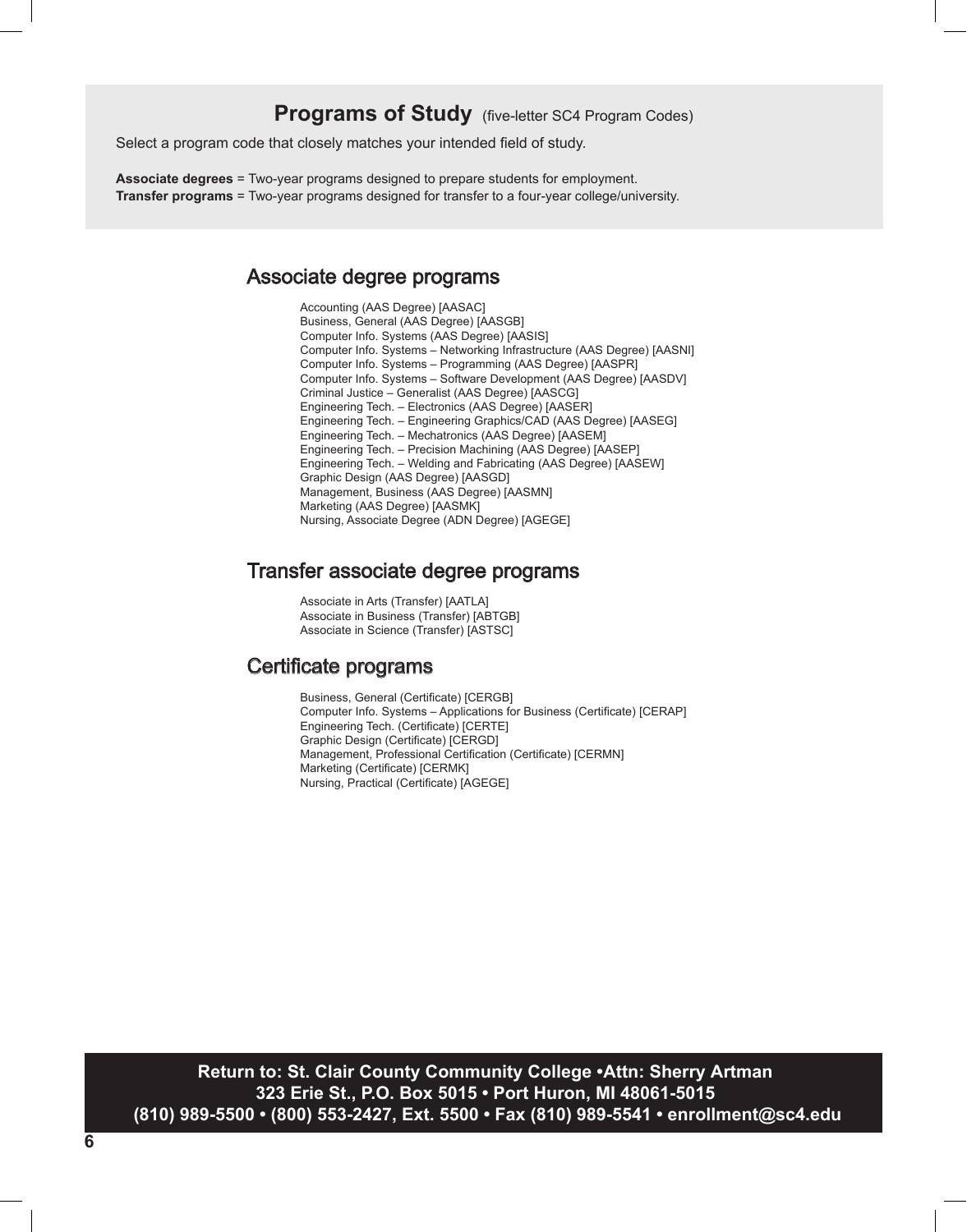

# **Financial Resources**

*Please complete this form and include it with the International Student Application for Admission*

#### **Self-sponsored**

If you or a member of your immediate family will be paying your living and educational expenses, attach a bank statement and customer profile from a bank certifying the availability of sufficient funds. If the account is not in the student's name, a certified letter of support should accompany the bank statement and customer profile. All bank paperwork must be dated within 60 days of application submission. This Financial Resources form is acceptable as a letter of support when signed by both the student and the family member whose

name is on the bank statement and customer profile.

#### **Self-sponsored with dependents**

If dependents will accompany you to the U.S., additional funds and a letter of support also are required. The letter must show that the dependents' financial needs will be covered. The bank statement must show the availability of \$6,000 (U.S.) per adult and \$3,000 per child (aside from tuition costs). Also include the birth certificate for each dependent and marriage license for spouse.

#### **Government/private agency sponsored**

If you will be sponsored by your government or a private agency, an official letter from your government or sponsor must accompany this form indicating (1) the amount of support (2) guidelines for continued support and (3)

the length of time that financial support will continue. The letter must include the amount of the annual support. A customer profile of the agency from a bank also must be included.

#### **U.S. host family sponsored**

If a host family in the St. Clair County area (60- mile radius of Port Huron) will be responsible for all living expenses or arrangements, the family should fill in and sign below. The host family also must provide a bank statement or pay stub proving that there is an income. In addition, a customer profile from a bank, certifying the availability of sufficient funds should accompany this form. Finally, before the student may apply for a visa, the Form I-134 must be completed by the U.S. host family or sponsor. It is available online from the Bureau of

**1.** Student's name (please print)

**2.** I certify that my financial information is true and complete to the best of my knowledge. I understand that giving false information will disqualify me as a candidate for admission to St. Clair County Community College.

|                                                                                                                                                                                                                                                                                                                                                              | Date |  |
|--------------------------------------------------------------------------------------------------------------------------------------------------------------------------------------------------------------------------------------------------------------------------------------------------------------------------------------------------------------|------|--|
| Name and address of sponsor or host (parent, friend, government, etc.) U.S. host families or sponsors also must obtain and submit the I-134 form.                                                                                                                                                                                                            |      |  |
|                                                                                                                                                                                                                                                                                                                                                              |      |  |
|                                                                                                                                                                                                                                                                                                                                                              |      |  |
| City City Country Country Country Country Country Country Country Country Country Country Country Country Country Country Country Country Country Country Country Country Country Country Country Country Country Country Coun                                                                                                                               |      |  |
|                                                                                                                                                                                                                                                                                                                                                              |      |  |
| 3. As the financial sponsor for the student listed above, I agree to provide all expenses, unless indicated in a separate letter, for the entire length<br>of study at St. Clair County Community College. I understand that the inability to cover all expenses for the student may result in the student's<br>termination and a loss of legal visa status. |      |  |

\_\_\_\_\_\_\_\_\_\_\_\_\_\_\_\_\_\_\_\_\_\_\_\_\_\_\_\_\_\_\_\_\_\_\_\_\_\_\_\_\_\_\_\_\_\_\_\_\_\_\_\_\_\_\_\_\_\_\_\_\_\_\_\_\_\_\_\_\_\_\_\_\_\_\_\_\_\_\_ \_\_\_\_\_\_\_\_\_\_\_\_\_\_\_\_\_\_\_\_\_\_\_\_\_\_\_\_\_\_\_\_\_ Signature of sponsor Date Date of Signature of Signature of Signature of Signature of Signature of Signature of Signature of Signature of Signature of Signature of Signature of Signature of Signature of Signature of Signat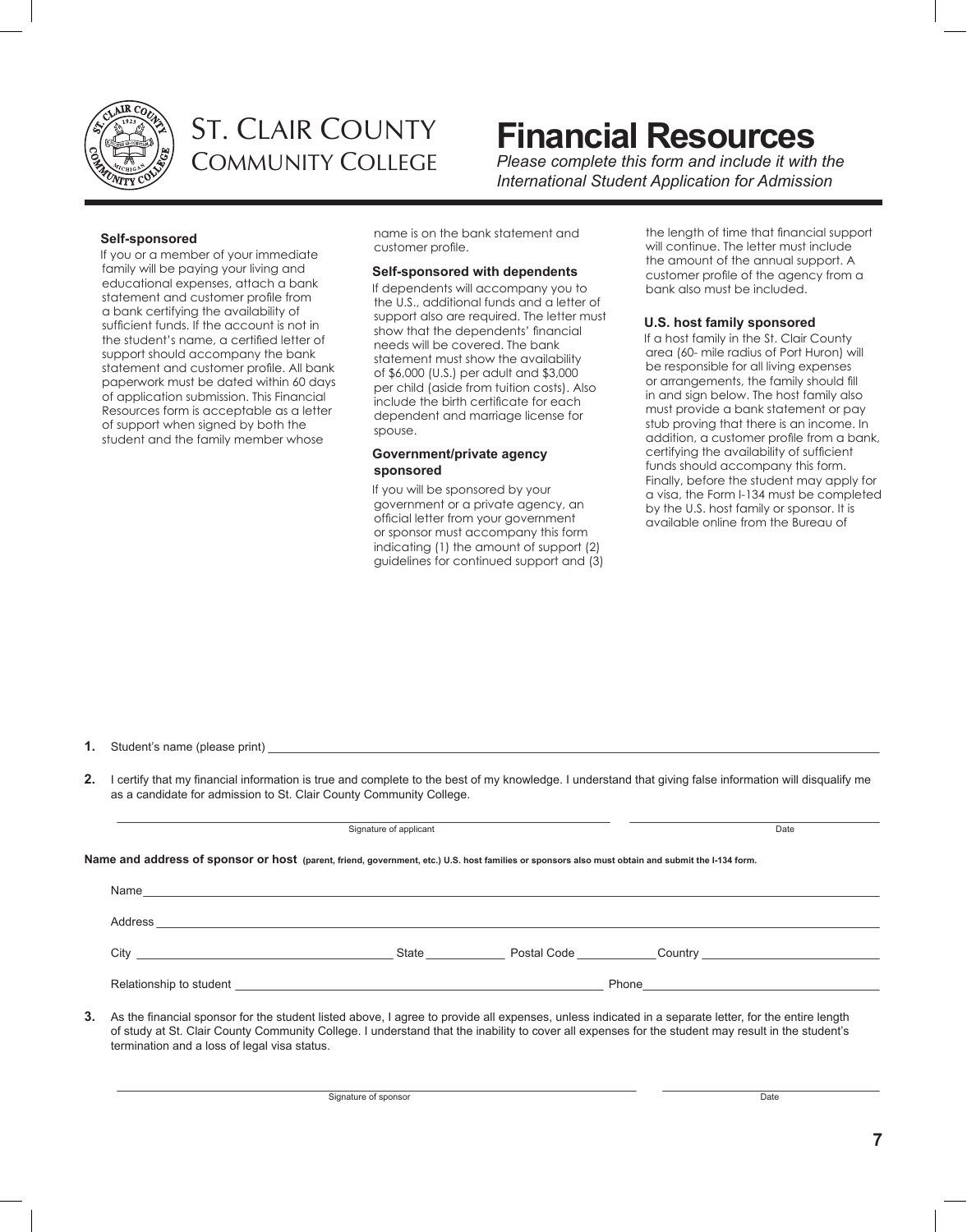

# **F-1 Status Contract form**

*Please complete this form and include it with the International Student Application for Admission*

#### **Summary of United States Citizenship and Immigration Services regulations for F-1 students**

F-1 visa status is granted for the purpose of being a full-time student. Students are required to abide by strict regulations from the United States Citizenship & Immigration Services (USCIS). Penalties for violations of immigration law can be severe; therefore, it is extremely important for students to understand and comply with all regulations.

#### **F-1 status students must:**

- a. **Attend class.** Many instructors calculate absences into final grades. You must achieve passing grades ("C" or better). A cumulative GPA of 2.0 or higher and a credit completion rate of at least 67% is required to achieve satisfactory academic progress.
- b. **Maintain sufficient funds** for tuition, fees, books, and living expenses. Tuition/fees are due in full each semester by the payment deadline. F-1 status students are not eligible for U.S. federal financial aid programs.
- c. **Accept only part-time employment** on campus while school is in session. Part-time is defined as up to 20 hours per week. Employment is not guaranteed. DO NOT accept unauthorized employment.
- d. Purchase and maintain **U.S. health insurance**, including repatriation coverage, throughout your enrollment. Proof of insurance is required.
- e. **Keep your passport, visa, and Form I-20 valid** at all times. If your Form I-20 expires prior to completion of your academic

program, contact the international student specialist before expiration.

- f. **File a federal tax form** each year. You may be required to file a State of Michigan income tax form if you have earned income during the year. Check http://www.irs.gov and http://www.michigan.gov/ treasury for procedural information.
- g. **Report any changes** in your visa status. The USCIS. gov website provides all forms for printing. Prepare all documentation and speak with the international student specialist to complete the College's portion of the form.
- h. **Check your SC4 email account** for communications relevant to your student status.
- i. **Report address changes** within 10 days of moving.
- j. **Ensure endorsement** of your Form I-20 if you plan to leave the country for travel or vacation. Students must obtain a designated school official's signature in advance of travel. Exiting the U.S. without the proper signature may result in difficulties with re-entry.
- k. **Contact the international student specialist** if you have any questions about the above information.

#### **Agreement:**

By signing here, I certify that I have read and understand this information. I certify that I take full responsibility for all of the above criteria and that failure to comply with any of these regulations or rules may result in delay, denial, or withdrawal of admission or continued attendance/enrollment. I also understand that non-compliance will result in a violation of USCIS law which can lead to the loss of my F-1 student status. I recognize that this contract is in effect from the time of initial admission to SC4 and throughout each semester of enrollment.